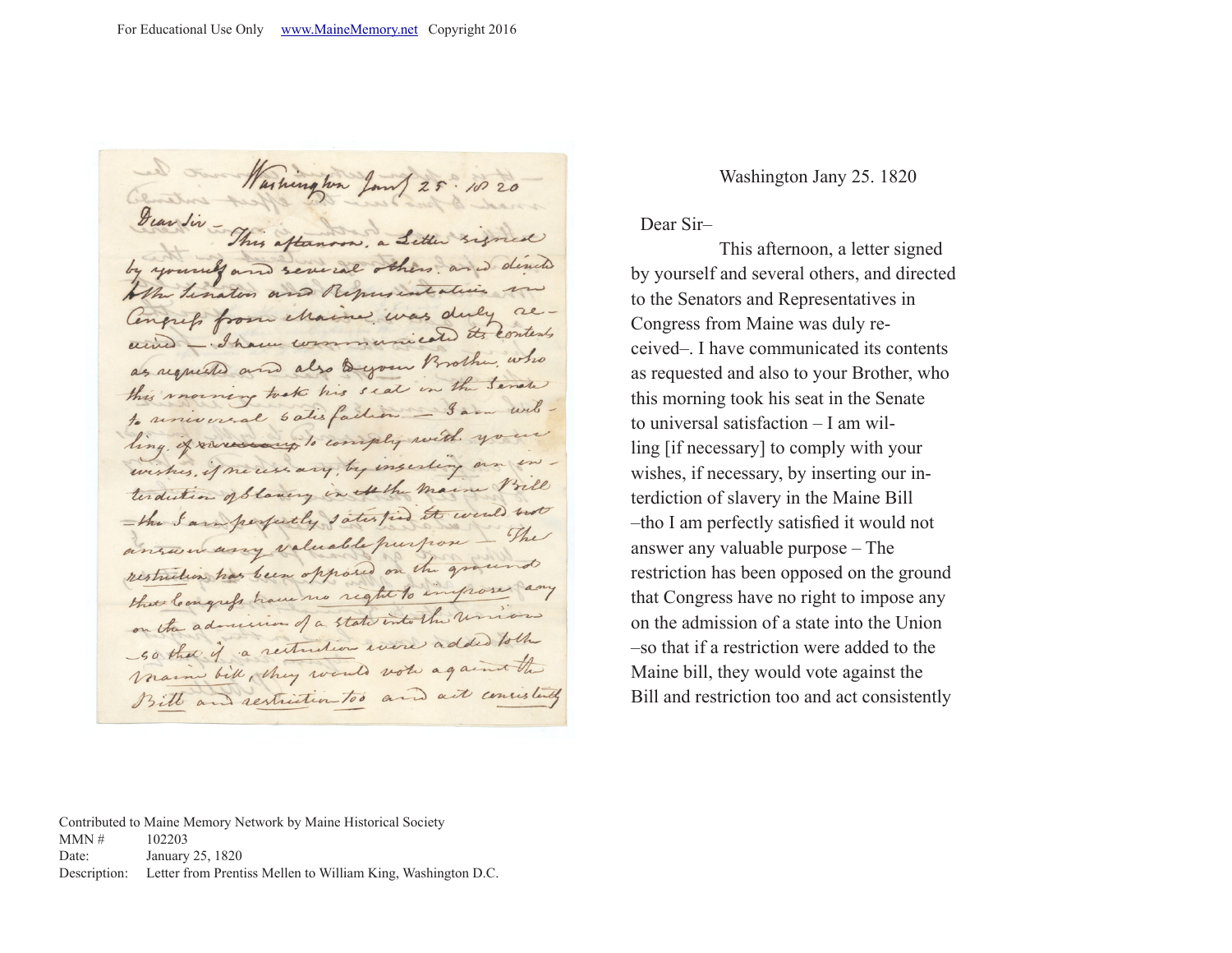- It is a plan which cannot be made to produce the effect intended - Still as you brother is new here and feel a strong interest in the main bill I shall consults activis unison with him and the members from Main .- We have undern the schemes 50 much which have been resorted to lythe friends of Milcours that I should be formy to perfect ourselves to a similar importation in behalf of Mussia-Why not go strait forward - I gove a seply of this import to aperturbing in a little to General moody and Do drop me aline on this helpest It mange was a your respectfully Phillips and and the Phillip

–it is a plan which cannot be made & produce the effect intended –still as your brother is now here and feels a strong interest in the Maine bill, I shall consult and act in unison with him and the members from Maine. –We have undermined the schemes so much which have been resorted to by the friends, of Missouri – that I should be sorry to subject ourselves to a similar imputation in behalf of Maine– –Why not go strait forward–  $\&$ give a reply of this import yesterday in a letter to General Moody –So drop me a line on this subject yours respectfully P. Mellen